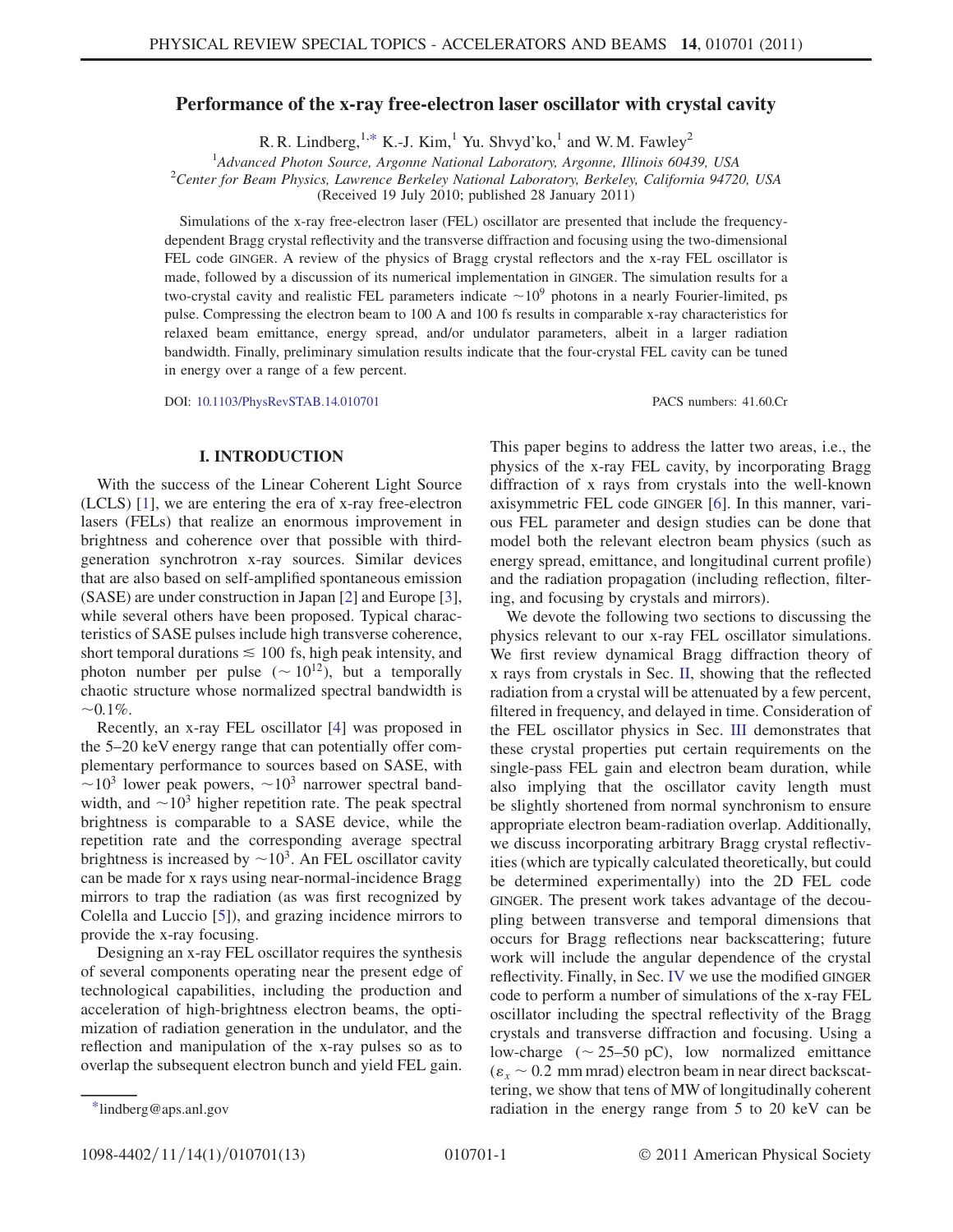produced in a  $\sim$  1 ps pulse. Additionally, we show that by compressing the low-charge beam by a factor of 10 (i.e., to 100 fs width and peak current of 100 A), we can relax the requirements on total cavity reflectivity, beam parameters, and/or undulator length, while still achieving MWs of coherent output power. Finally, via a four-mirror geometry, preliminary simulations show that tens of MW of 14 keV x rays can be produced and varied over a photon energy range  $\sim 6\%$ .

# II. BRAGG CRYSTAL MIRRORS

In this section, we briefly review those results of the dynamical theory of x-ray Bragg diffraction from crystals that are most relevant to understanding the physics of x-ray FEL oscillator Bragg crystal mirrors. We adopt the notation of Ref. [[7](#page-12-6)], quoting the main formulas detailing the crystal response, while subsequent discussion focuses on how the crystal properties affect FEL performance.

We consider a Bragg reflector whose reflecting atomic planes are oriented at an angle  $\eta$  (the asymmetry angle) from the crystal surface as shown in Fig. [1\(a\);](#page-1-0) symmetric scattering is defined by  $\eta = 0$ . The incident x rays make an angle  $\Theta$  from the crystal plane normal, and have a wavelength  $\lambda$  and energy  $E = hc/\lambda$  (where h is Planck's con-<br>stant and c is the speed of light). Coherent reflection from stant and  $c$  is the speed of light). Coherent reflection from the mirror surface occurs when the wavelength of the incident radiation nearly satisfies Bragg's law for reflection:  $\lambda = 2d_H \cos \Theta = \lambda_H \cos \Theta$ , where  $d_H$  is the spacing<br>between crystal planes, which in turn defines the Bragg between crystal planes, which in turn defines the Bragg wavelength via  $\lambda_H = 2d_H$ . We schematically represent<br>the band of large coherent Bragg reflectivity when  $\lambda \approx$ the band of large coherent Bragg reflectivity when  $\lambda \approx$  $\lambda_H$  cos  $\Theta$  in Fig. [1\(b\).](#page-1-0) Note how near backscattering, i.e., for  $\Theta \ll 1$ , the shaded region of high reflectivity is nearly

<span id="page-1-1"></span>

<span id="page-1-0"></span>FIG. 1. (a) General Bragg diffraction geometry of x rays from a crystal. The incident radiation makes an angle  $\Theta$  from the normal to the reflecting atomic planes, which differs from the surface normal by the asymmetry angle  $\eta$ . (b) Bragg diffraction occurs in a small band in  $\lambda$  and  $\Theta$  near the Bragg condition  $\lambda$  $\lambda_H \cos \Theta$ . Near backscattering ( $\Theta \ll 1$ ), the reflectivity is nearly independent of  $\Theta$  as shown by the shaded area in box (b1). For independent of  $\Theta$  as shown by the shaded area in box (b1). For generic incidence angles, the reflectivity range is given by the box (b2).

 $\Theta$  independent as depicted in box (b1), while at a generic angle the local reflectivity can be approximated by a band in the  $\Theta$ - $\lambda$  plane whose slope  $\approx -\lambda_H \sin \Theta$  as indicated by the box (b2) in Fig. 1(b) the box  $(b2)$  in Fig.  $1(b)$ .

The interaction between the incident radiation and the crystal medium is given by the electric susceptibility  $\chi(r)$ , which can be expanded in a Fourier series by virtue of the crystalline periodicity. Denoting the reciprocal lattice vectors of the crystal by  $H_n$ , we have

$$
\chi(r) = \sum_{H_n} \chi_{H_n} e^{iH_n \cdot r}.\tag{1}
$$

We assume that the crystal and its orientation have been chosen to support a single Bragg reflection, meaning that the resonant excitation condition is only satisfied for the two waves whose reciprocal lattice vectors are  $H_0 = 0$  and  $\pm H_1$  (in the x-ray optics literature this is referred to as two-beam Bragg diffraction). To simplify notation, we denote the corresponding Fourier coefficients as  $\chi_0$ ,  $\chi_H$ , and  $\chi_{\bar{H}}$ , respectively. In the general case  $\chi_H$  are complex; however, for a nonabsorbing, centrosymmetric crystal lattice we have  $\chi_H = \chi_{\bar{H}}$ . To account for the narrow<br>handwidth of strongly reflected radiation we introduce bandwidth of strongly reflected radiation, we introduce the parameter of deviation from the Bragg reflection condition  $\alpha$ , which can be written as [\[7](#page-12-6)]

<span id="page-1-3"></span>
$$
\alpha = \frac{4\lambda}{\lambda_H} \left( \frac{\lambda}{\lambda_H} + \cos \Theta \right) = \frac{4E_H}{E} \left( \frac{E_H}{E} + \cos \Theta \right), \quad (2)
$$

where  $E_H \equiv hc/\lambda_H$  is the Bragg energy. Using the dy-<br>namical theory of Bragg diffraction, the complex amplinamical theory of Bragg diffraction, the complex amplitude reflection and transmission coefficients can be determined as a function of the deviation parameter  $\alpha$ ; we merely quote the results here. The complex reflection coefficient is given by

$$
r = R_1 R_2 \frac{1 - e^{id(\kappa_1 - \kappa_2)}}{R_2 - R_1 e^{id(\kappa_1 - \kappa_2)}},
$$
(3)

<span id="page-1-2"></span>while the transmission coefficient is

$$
t = e^{i\alpha_1 d} \frac{R_2 - R_1}{R_2 - R_1 e^{iD(\alpha_1 - \alpha_2)}},\tag{4}
$$

where d is the crystal thickness, while  $R_{1,2}$  and  $x_{1,2}$  depend on the deviation parameter  $\alpha$ , the Fourier coefficients of the susceptibility  $\chi$ , and the reflection geometry. At present, it will suffice to give  $R_{1,2}$  and  $x_{1,2}$  in symmetric scattering ( $\eta = 0$ ) for the polarization component parallel to the crystal surface:

$$
R_{1,2} = \frac{1}{2\chi_{\bar{H}}} \{ (\alpha - 2\chi_0) \pm \sqrt{(\alpha - 2\chi_0)^2 - \chi_H \chi_{\bar{H}} } \} \quad (5)
$$

$$
\kappa_{1,2} \equiv \frac{\pi}{\lambda \cos \Theta} (\chi_{\bar{H}} R_{1,2} + \chi_0).
$$
 (6)

Note that the polarization component chosen requires that we orient the planar undulator such that the electric field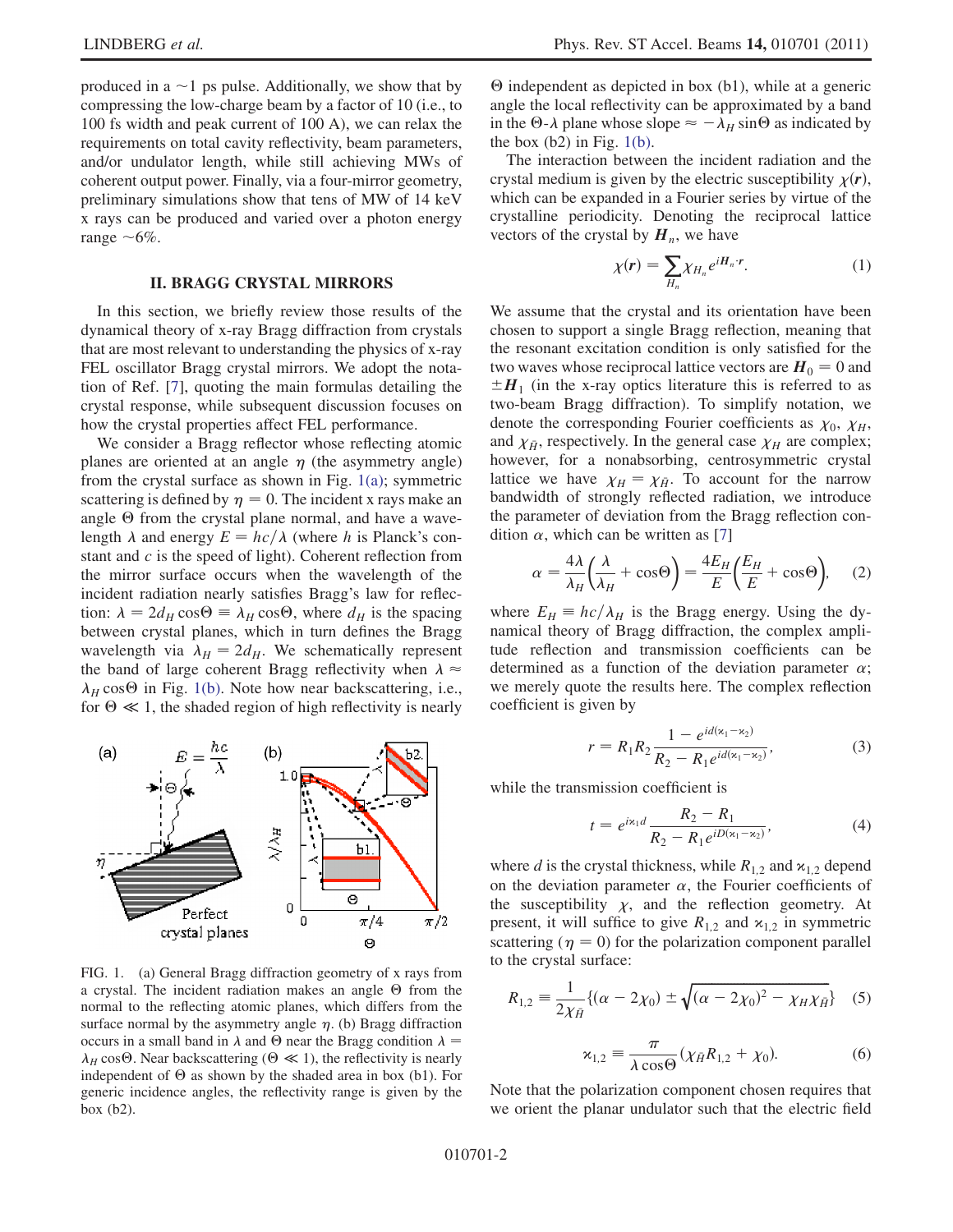vector is perpendicular to the page of Figs. [1](#page-1-1) and [4](#page-5-0) ( $\sigma$  polarization); choosing the orthogonal electric field polarization (in the page/ $\pi$  polarization) results in a narrower spectral and angular acceptance of the crystal by a factor  $\sim$  cos(2 $\Theta$ ) with no reduction in the peak reflectivity.

We present the basic characteristics of the complex reflectivity curve in the next subsection by analyzing  $r(\alpha)$  for  $\Theta \ll 1$  assuming a semi-infinite crystal that has no photoabsorption. Although idealized, this is a good first approximation to crystals such as diamond that will yield valuable insight into the reflection physics from a crystal mirror. We then briefly discuss the effects of absorption and finite crystal thickness, while saving the generalization to  $\Theta \sim O(1)$  and  $\eta \neq 0$  for our discussion of the tunable, four-mirror geometry in Sec. IV C. In this case, the narrow angular acceptance of the Bragg crystal will, in general, require a radial Hankel transform of the electric field; we discuss this extension further in Sec. III D.

## A. Backscattering from an idealized symmetric crystal that is semi-infinite and absorption free

To understand the essential properties of Bragg crystal mirrors, we first simplify the reflection coefficient [\(3](#page-1-2)) by assuming that the crystal is semi-infinite, has no absorptive losses, and the reflecting atomic planes are parallel to the surface ( $\eta = 0$ ). In this case,  $e^{idx_1} \rightarrow 0$  and the Fourier coefficients  $\chi_0$  and  $\chi_H$  are purely real. Furthermore, we choose a near-backscattering geometry where  $\Theta \ll 1$ ,  $\alpha \approx -4(E-E_H)/E_H$ , and define

<span id="page-2-1"></span>
$$
y \equiv -\frac{\alpha + 2\chi_0}{2|\chi_H|} \approx \frac{1}{|\chi_H|} \left[ \frac{2(E - E_H)}{E_H} + \chi_0 \right].
$$
 (7)

<span id="page-2-2"></span>By choosing the appropriate branch of the square root, the reflection coefficient ([3\)](#page-1-2) can be written in the following simple form:

$$
r(y) = \begin{cases} y - \sqrt{y^2 - 1} & \text{if } y \ge 1 \\ y - i\sqrt{1 - y^2} & \text{if } |y| \le 1 \\ y + \sqrt{y^2 - 1} & \text{if } y \le -1. \end{cases}
$$
 (8)

Writing  $r \equiv |r|e^{i\phi}$ , we plot the intensity reflectivity  $|r|^2$  as a green dashed line and the complex phase  $\phi$  using a dotted a green dashed line and the complex phase  $\phi$  using a dotted blue line in Fig. [2.](#page-2-0) This graph indicates that the crystal reflectivity is unity for  $|y| \le 1$ , which defines the crystal Darwin width, while dropping rapidly outside of this win-dow. Using the definitions [\(7\)](#page-2-1) and ([2](#page-1-3)) for  $\Theta \ll 1$ , the peak reflectivity is centered at an energy slightly different from the Bragg energy,

<span id="page-2-3"></span>
$$
E_c = E_H (1 - \chi_0/2) \sim E_H [1 + O(10^{-4} \text{ to } 10^{-6})],
$$

while the normalized bandpass/Darwin width of the reflectivity curve is

<span id="page-2-0"></span>

FIG. 2. Reflectivity curve for a semi-infinite, absorption-free crystal. The idealized intensity reflectivity  $|r|^2$  is the dashed (green) line showing the Darwin width of peak reflectivity for (green) line, showing the Darwin width of peak reflectivity for  $|y| \leq 1$ , and the sharp decrease outside this window. The complex phase of r (blue dotted line) varies such that  $-\pi \le \phi \le 0$ within this window, and the mirror acts as a dispersive element. To compensate for the linear part of the dispersion, we slightly decrease the cavity length, and plot the complex phase  $\phi_{\Delta}$  of the effective reflection plus cavity length reduction given in ([12](#page-3-0)) as the solid red line. About  $y = 0$ , the phase  $\phi_{\Delta}$  is nearly constant, so that the radiation delay has been compensated and the reflected pulse is minimally distorted.

$$
\frac{\Delta E}{E_H}\bigg|_{|r|^2=1} = 4|\chi_H| \sim 10^{-4} \text{ to } 10^{-8}.
$$

Besides the narrow bandwidth of the reflectivity curve, [\(8\)](#page-2-2) and Fig. [2](#page-2-0) also indicate that the crystal imposes a frequency-dependent phase shift on the incident radiation. Near the central wavelength where  $|y| \le 1$ , the phase shift  $\phi$  is a nearly linear function of wavelength, which serves to predominantly delay the incident pulse in time. Expanding [\(8\)](#page-2-2) for  $|y| \ll 1$ , the reflectivity is

$$
r(y) \approx -i[1 + iy - \frac{1}{2}y^2 + O(y^3)] \approx -ie^{iy}.
$$
 (9)

The factor of  $-i$  accounts for the specular reflection phase shift of  $-\pi/2$ , while the part dependent on y predominantly [i.e., to  $O(y^3)$ ] gives rise to a delay in the radiation. To explicitly demonstrate this, we recall that y is linearly related to the deviation parameter, and write  $y = \omega \tau + y_0$ for  $\tau = 2\hbar/E_H|\chi_H|$ ,  $y_0 = \chi_0/|\chi_H|$ , and  $\hbar = h/2\pi$ . In this case, the action of the Bragg crystal in the region of high reflectivity on the radiation electric field  $\mathcal{E}(t)$  is approximately given by

$$
\mathcal{E}(t) \to -\frac{ie^{iy_0}}{2\pi} \int d\omega e^{-i\omega(t-\tau)} \tilde{\mathcal{E}}(\omega) \propto \mathcal{E}(t-\tau), \quad (10)
$$

where  $\tilde{\mathcal{E}}$  is the Fourier transform of  $\mathcal{E}$ . Thus, the radiation observed at time  $t$  after Bragg reflection is that which was incident on the mirror at time  $t-\tau$  (modulo a constant phase), so that near the central wavelength the mirror predominantly delays the radiation in time [through  $O(|y|^2)$ ]. Because the Bragg crystal mirror operates via<br>the coherent superposition of radiation reflected from the coherent superposition of radiation reflected from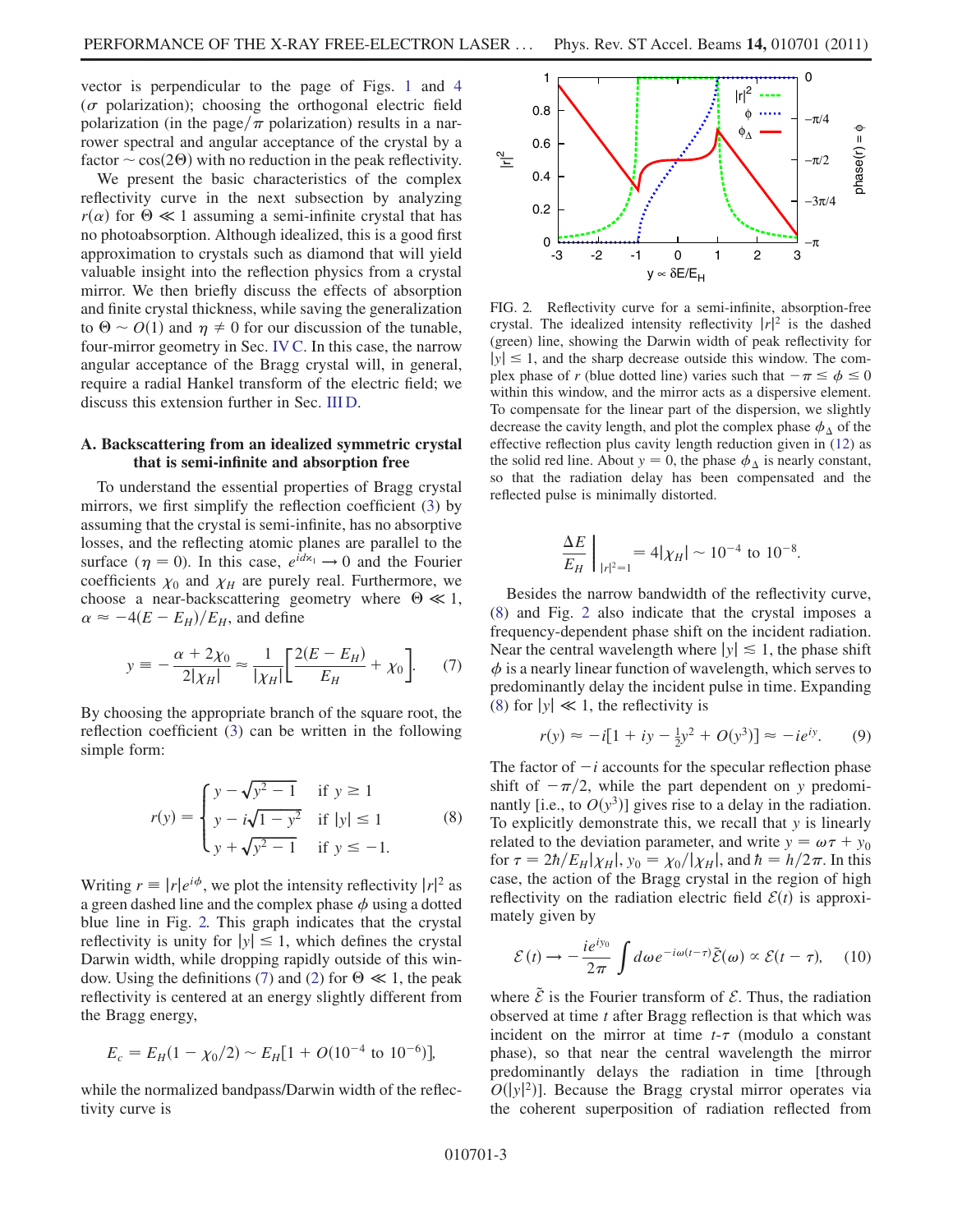many layers of the crystal, this effective delay can be attributed to the time required for the radiation to penetrate the layers of the lattice; this penetration distance  $c\tau = 2hc/E_H|\chi_H|$  is twice the crystal extinction length, defined to be the distance at which the field intensity decreases by  $1/e$ .

Because the FEL gain requires precise timing between the radiation and electron bunches on each successive pass, the delay in the radiation due to mirror reflection must be compensated by slightly decreasing the optical cavity length. For each mirror, the optimal adjustment decreases the cavity length by an amount  $\Delta z = c\tau/2$ , given by

$$
\Delta z = \frac{\lambda_H}{2\pi|\chi_H|}.\tag{11}
$$

<span id="page-3-1"></span>Typically,  $\Delta z$  is of order 10<sup>3</sup> to 10<sup>5</sup> radiation wavelengths, or  $\sim$  1–100  $\mu$ m. To illustrate how both the reflection and detuning impact the incident radiation, we combine these two elements via the effective reflectivity  $r_{\Lambda}$ . We multiply the reflectivity ([8\)](#page-2-2) by the ideal phase shift  $e^{-iy}$  associated with the length decrease in  $(11)$ , and obtain the following effective reflection coefficient:

<span id="page-3-0"></span>
$$
r_{\Delta}(y) = e^{-iy} \begin{cases} y - \sqrt{y^2 - 1} & \text{if } y \ge 1 \\ y - i\sqrt{1 - y^2} & \text{if } |y| \le 1 \\ y + \sqrt{y^2 - 1} & \text{if } y \le -1. \end{cases}
$$
 (12)

We plot the complex phase  $\phi_{\Delta}$  of  $r_{\Delta}(y)$  as the red solid line in Fig. [2.](#page-2-0) Note how the cavity length reduction has compensated for the linear increase in  $\phi$  within the Darwin width, so that the complex phase is now nearly constant for  $|y| \leq 1/2$ . As we will see, the spectrum of the amplifying radiation is typically sufficiently narrow so as to overlap only with this nearly constant in phase region of the reflectivity cure. In this case, the pulse will remain appropriately timed so as to overlap with the next electron beam, while experiencing minimal distortion. In the following subsection we qualitatively discuss the effect of finite thickness and nonzero absorption in the crystal reflectivity, and discuss how these parameters impact FEL performance.

### B. Real crystals: Reflection and transmission including absorption and finite thickness

In the previous subsection, we detailed the basic reflective properties of an idealized symmetric crystal that is semi-infinite and absorption free. Real Bragg crystals suitable for an x-ray FEL oscillator differ in two important respects: the Fourier coefficients of  $\chi$  are complex, and the thickness of the crystal is finite. The former manifests itself in photoabsorption that reduces the peak reflectivity and puts a thermal load on the mirror. Finite crystal thickness gives rise to oscillations in  $R$  seen in Fig. [3](#page-3-2) and can lead to nonzero transmission, which in turn can be exploited by tailoring the mirror thickness to couple some fraction of the radiation out of the cavity.

<span id="page-3-2"></span>

<span id="page-3-3"></span>FIG. 3. Intensity reflectivity and transmittance for the diamond crystal C(4 4 4) in exact backscattering. The Bragg energy is near 12.4 keV. Part (a) plots the reflection (solid, red) and transmission (blue dotted) curves for a "thick" crystal with  $d =$ 150  $\mu$ m, demonstrating no transmission with a slightly asymmetric reflection curve within the crystal bandpass. Outside the bandpass, the reflection curve oscillates about the absorptionfree,  $d \rightarrow \infty$  curve (green, dashed line). Graph (b) plots the same curves for a "thin" crystal with  $d = 42 \mu m$ . The thin crystal reflectivity curve is rounded and decreased from the semi-infinite case, while the transmission  $|t|^2 \approx 4.5\%$  at  $\delta E = 0$ . The com-<br>plex phase of (a) and (b) is pearly identical to the ideal case (8) plex phase of (a) and (b) is nearly identical to the ideal case [\(8\)](#page-2-2) hear the origin  $\delta E = 0$ .

Beyond these differences leading to absorption and transmission, the general reflection characteristics of physically realizable Bragg crystals are very similar to those discussed in the previous section: namely, suitably oriented crystals exhibit a very high reflectivity in a narrow frequency range (the Darwin width), and, within this bandpass, the crystal imparts a complex phase shift to the radiation whose lowest-order effect is to delay the reflected pulse in time. In terms of FEL performance, the photoabsorptive losses place limits on the minimal FEL gain required for net amplification, while the complex phase shift and its corresponding delay requires a precise, micron-scale shift in the resonant cavity length.

Crystals that are sufficiently thick (typically  $d \ge$ 100  $\mu$ m for  $E \le 15$  keV) exhibit vanishingly small transmission within the Darwin width. The absorption in the Darwin width is typically a few percent for diamond, and is a slightly asymmetric function of photon energy, which creates a slightly asymmetric reflectivity curve. Nevertheless, the qualitative features of the complex reflectivity remain quite similar to those presented in the previous section. As an illustration, we plot the response of a thick  $(d = 150 \mu m)$  diamond [C(4, 4, 4)] crystal in Fig. [3\(a\),](#page-3-3) which illustrates the decrease in peak reflectivity, as well as an asymmetric response in  $|r|^2$  and  $|r|^2$  due to (in this case) higher absorption for  $\delta F < 0$ . For photon enerthis case) higher absorption for  $\delta E < 0$ . For photon energies outside the Darwin width, the phase factors in [\(3](#page-1-2)) give rise to oscillations in the complex reflectivity  $r$  and transmittance  $t$ , evidence of which can also be seen in Fig.  $3(a)$ .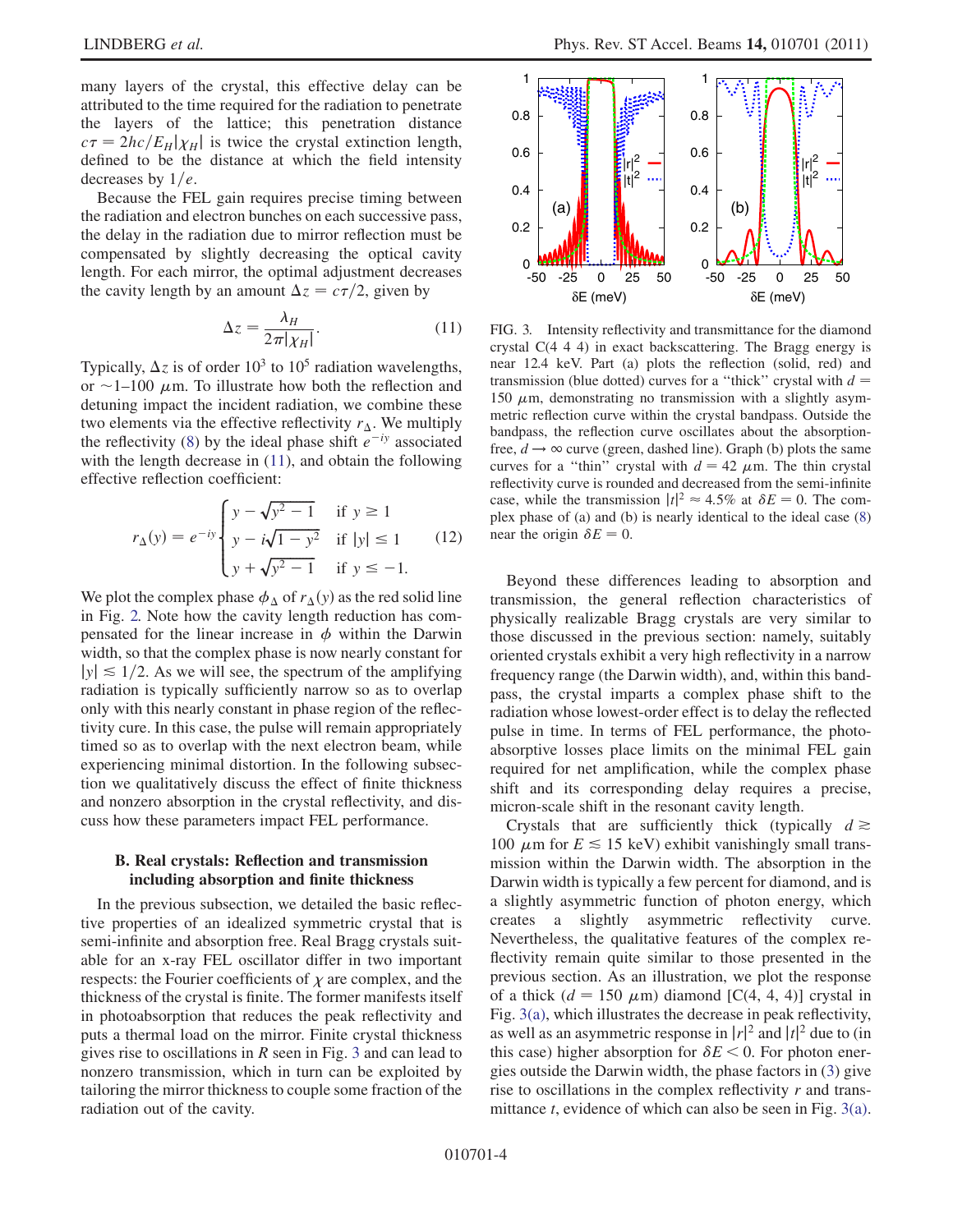Finally, we note that the complex phase of  $r$  is nearly indistinguishable from its ideal (i.e., semi-infinite, absorption-free) counterpart near  $\delta E = 0$ . In this way, an incident pulse whose bandwidth is well contained within incident pulse whose bandwidth is well contained within the Darwin width is reflected with a slight loss of intensity, a delay in time, and with minimal distortion. Thus, we can again use an appropriate optical cavity length decrease to compensate for most of the crystal-induced dispersion.

Thin crystals can be employed for partial transmission of the cavity radiation. We plot  $|r|^2$  and  $|r|^2$  in Fig. [3\(b\)](#page-3-3),<br>where we use the diamond parameters of Fig. 3(a) but with where we use the diamond parameters of Fig. [3\(a\)](#page-3-3), but with a decreased thickness  $d = 42 \mu m$  that is chosen to couple  $\sim$ 4.5% of the radiation out of the cavity. We see that the thin crystal response is smoothed within the Darwin width, while the oscillations outside this region have a decreased frequency in  $\delta E$ . Nevertheless, near  $\delta E = 0$ , the absorption for the thick and thin crystals are nearly identical as is tion for the thick and thin crystals are nearly identical, as is the complex phase of  $r$ . Thus, the thin crystal behaves much like the thick crystal described above but with a lower reflectivity due to the nonzero transmission.

# III. FEL THEORY AND SIMULATION **TECHNIQUES**

In this section, we review a few basic theoretical results and describe the additions to the GINGER code that have been done to simulate the x-ray FEL oscillator. We note how the Bragg crystals affect the single-pass gain of the FEL in III A, while explaining the basic transverse profile of the radiation in III C. These two pieces of physics will be useful to interpret the simulation results to be presented in Sec. IV. While the 2D code GINGER used for these simulations is fairly well known and solves the FEL equations within a numerical framework that has a long history, the inclusion of the Bragg crystal elements is somewhat new, and we summarize our method for implementing this portion of the oscillator in Sec. III D.

#### A. Single-pass gain in the x-ray FEL oscillator

In order for the radiation in the FEL oscillator to grow, we require that the net gain in any pass exceeds the losses, i.e., that

$$
R(1+G) > 1,\tag{13}
$$

where  $R$  is the total reflectivity of the crystals and mirrors, and G is the net gain per pass. In general, G can be reduced from its ideal FEL value  $G_0$  by many effects including slippage, finite electron beam length, cavity length/timing errors, etc. For the x-ray FEL oscillator, however, the dominant gain reduction is typically due to the small spectral acceptance of the Bragg crystal. For a crystal with rms spectral bandpass given by  $\sigma_{\omega}$ , the reduction in net gain from  $G_0 \rightarrow G$  due to the finite crystal acceptance can be analytically calculated in both the low-gain [\[4\]](#page-12-3) and high-gain [[8\]](#page-12-7) limit:

<span id="page-4-0"></span>
$$
G = \begin{cases} G_0 - \frac{\sqrt{G_0}}{2\sigma_t \sigma_\omega} & \text{if } G_0 \ll 1\\ G_0 \frac{\sqrt{1 + 8\sigma_t^2 \sigma_\omega^2} - 1}{\sqrt{1 + 8\sigma_t^2 \sigma_\omega^2} + 1} & \text{if } G_0 \gg 1, \end{cases}
$$
(14)

where  $\sigma_t$  is the rms length of the electron beam. Both of these formulas have  $G \to G_0$  in the limit of  $\sigma_t \sigma_\omega \to \infty$ , and show that the gain decreases from its nominal value  $G_0$ as the electron beam becomes shorter. Physically, this arises because only the fraction of the current whose spectral content lies within the crystal bandpass effectively contributes to the gain. This gain reduction is significant when the electron beam length becomes less than the inverse bandwidth of the crystal, i.e., when  $\sigma_t \sigma_\omega \leq 1$ . For a diamond crystal at 12 keV, the rms bandwidth  $\sigma_{\omega} \approx$  $12 \times 10^{12}$  rad/s = 12 ps<sup>-1</sup>. Thus, we expect this gain reduction effect should become an important consideration for sub-ps electron beams.

As discussed in Sec. [II A,](#page-2-3) the complex reflectivity also induces a phase shift on the radiation that is approximately linear in the energy (or frequency) in the Darwin width. We can model this affect in the low-gain regime by using supermode theory [[4](#page-12-3),[9,](#page-12-8)[10](#page-12-9)], approximating the phase shift by  $\phi = \omega \ell/c$ , where  $\ell$  is proportional to the crystal penetration length. As shown in Sec. [II A](#page-2-3), each crystal contributes approximately twice its penetration length to  $\ell$ . Including both this crystal dispersion and a cavity length change  $\Delta z$ , we find that

$$
G = G_0 - 2\sigma_{\omega}^2(\ell + \Delta z)^2/c^2 - \frac{\sqrt{G_0}}{2\sigma_t \sigma_{\omega}}.
$$
 (15)

The final term is the gain reduction due to the finite crystal bandpass, while the second term shows that we should reduce the cavity length by setting  $\Delta z = -\ell$  to within a few percent of the inverse bandpass  $1/\sigma_{\omega}$  so as to not adversely reduce the gain.

#### B. X-ray cavity configurations

To trap the radiation and maximize the FEL gain, the x-ray cavity must provide appropriate transverse focusing of the radiation. This can be done with presently available technology by using Bragg crystals to reflect the radiation and grazing incidence mirrors to provide the x-ray focusing, as shown in Fig. [4\(a\)](#page-5-1). Crystal A would be chosen to be sufficiently thin so as to couple  $\sim$  5% of the radiation out of the cavity, while the grazing incidence mirrors  $M_1$  and  $M_2$ would provide the x-ray focusing and angular collimation.

To have a reflectivity near unity, the grazing incidence angle must be less than the critical angle  $\sim$  1 mrad, limiting  $\Theta \leq 1$  mrad in the two-crystal cavity. From Bragg's law  $\lambda = \lambda_H \cos \Theta$ , we see that the limits imposed on  $\Theta$  by the two-crystal cavity severely restrict the range of radiation two-crystal cavity severely restrict the range of radiation wavelength. To circumvent this problem, Kim and Shvyd'ko [[11](#page-12-10)] proposed the four-crystal FEL oscillator cavity of Fig. [4\(b\)](#page-5-1), for which the incidence angle can be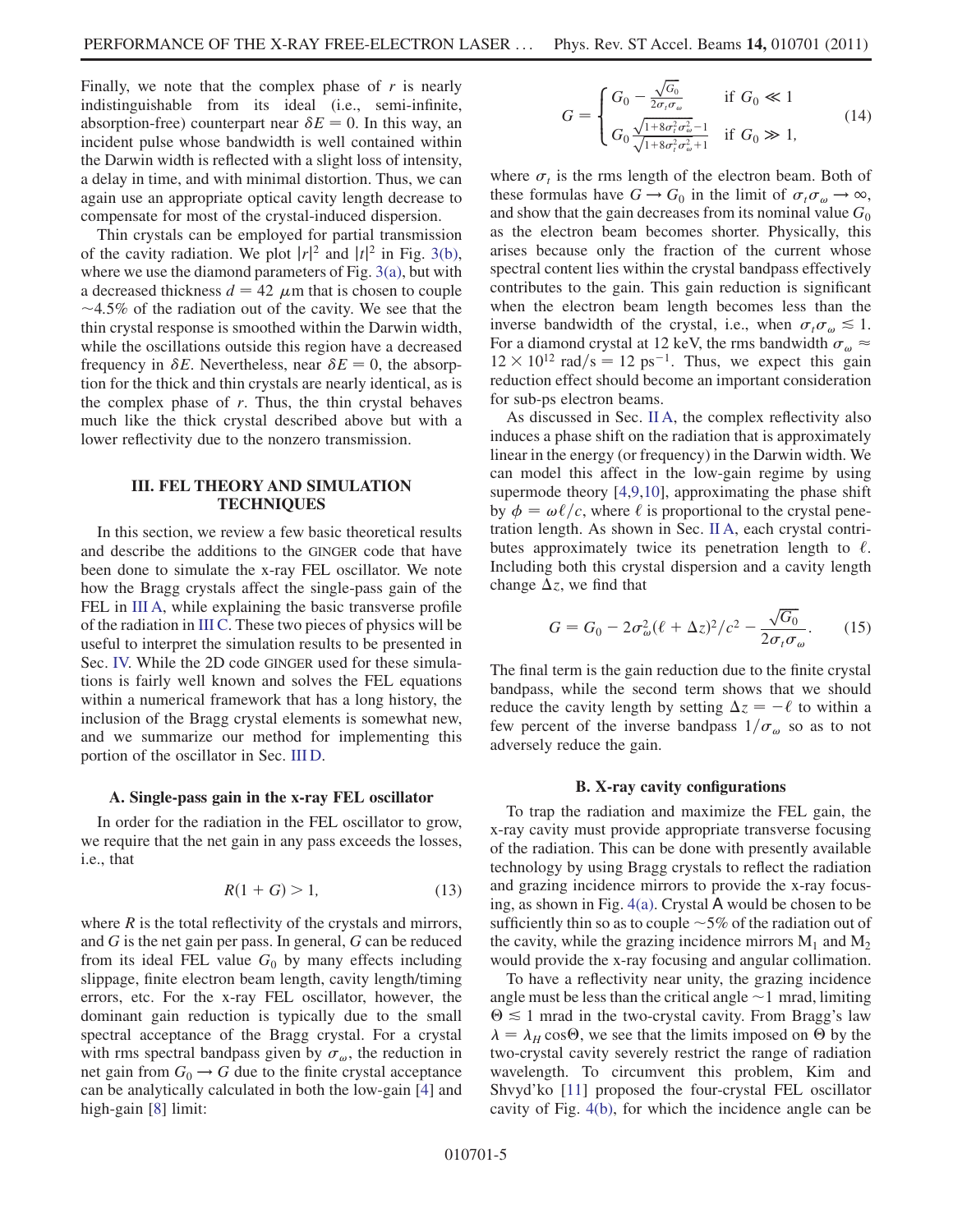<span id="page-5-0"></span>

<span id="page-5-1"></span>FIG. 4. X-ray cavity schemes. Part (a) uses two crystals to trap the radiation and two grazing incidence mirrors to provide focusing and angular collimation. The x-ray FEL oscillator can be made tunable by using four crystals as shown in (b). The angle of incidence  $\Theta$  can be varied while simultaneously adjusting the cavity length to change the photon energy while keeping the round-trip time fixed.

adjusted to tune the photon energy over a fairly wide range. We will present results of the performance of both cavity configurations in Sec. IV.

#### C. Transverse resonator physics

Since the gain  $G_0 \le 2$ , the transverse mode is typically well described by the gain-free, vacuum resonator mode of the cavity. In order to understand the transverse x-ray profile, we consider the symmetric two-mirror resonator cavity shown in Fig. [5.](#page-5-2) This cavity is a simple model of the two-crystal configuration in Fig. [4\(a\)](#page-5-1). The two-mirror resonator cavity has stable, trapped vacuum modes when (see, e.g., [[12](#page-12-11)])

$$
f = \frac{L_c}{4} + \frac{Z_R^2}{L_c},
$$
 (16)

<span id="page-5-3"></span><span id="page-5-2"></span>

FIG. 5. Schematic of a simple two-mirror resonator cavity. The transverse properties of the stable vacuum mode are nearly identical to that of the growing FEL radiation simulated in this paper.

where f is the mirror focal length,  $L_c$  is the length of the cavity, and  $Z_R = 4\pi\sigma_x^2/\lambda$  is the Rayleigh range for a radiation beam with rms transverse size  $\sigma$ . Although the radiation beam with rms transverse size  $\sigma_x$ . Although the relationship [\(16\)](#page-5-3) is only strictly valid in the low-gain limit,  $G_0 \ll 1$ , we have found that the transverse waist and Rayleigh range of the growing mode closely follow Eq. ([16](#page-5-3)) for all the cases presented in this paper, some of which have nominal FEL gains  $G_0 \sim 2$ .

To set the parameters of [\(16\)](#page-5-3), we require that the cavity length be chosen so that the round-trip time of the photons matches the spacing between electron bunches, which for a repetition rate between 1–2 MHz implies that  $L_c \sim$ 75–150 m. We choose the x-ray Rayleigh range so as to maximize the FEL gain, which occurs when  $Z_R$  matches the vacuum focusing of the electron beam and is of order  $L_u/2\pi$ , i.e., when  $Z_R \approx \sigma_x^2/\varepsilon_x \approx L_u/2\pi$ , with  $\sigma_x$  the electron beam waist so its emittance and *L* the length electron beam waist,  $\varepsilon_x$  its emittance, and  $L_u$  the length of the undulator [[13](#page-12-12)]. Using expression ([16](#page-5-3)) yields the mirror focal length.

To study more general cavity configurations like the four-crystal cavity of Fig. [4\(b\)](#page-5-1), we use the paraxial approximation to study the transverse x-ray cavity modes. A convenient way to do this is to introduce a distribution of fictitious rays in the position  $(x)$  and angle  $(x')$  phase space [\[14\]](#page-12-13). Since the rays transform in the same way as in geometric optics, we can make use of the familiar matrix formalism in particle optics [[15](#page-12-14),[16](#page-12-15)]. Although the distribution is not a genuine probability distribution of physical rays (it is a Wigner distribution; see, e.g., [\[17\]](#page-12-16)), physically measurable quantities, such as the density or angular profile, can be obtained by integrating over the variables not measured. In this approach, a transversely coherent mode has a Gaussian profile with rms emittance given by the radiation wavelength  $\lambda$  via  $\varepsilon_r = \lambda/4\pi$ . At the mode waist,<br>the x-x' correlation vanishes  $\langle xy' \rangle = 0$  where the anoular the x-x' correlation vanishes,  $\langle xx' \rangle = 0$ , where the angular<br>brackets indicate averaging over the ray distribution. The brackets indicate averaging over the ray distribution. The Rayleigh length  $Z_R$  at a waist is related to the rms size and angular divergence as follows:

$$
\langle x^2 \rangle = \varepsilon_r Z_R, \qquad \langle x^2 \rangle = \varepsilon_r / Z_R, \tag{17}
$$

and the Rayleigh length is equivalent to the Courant-Snyder beta function in the terminology of particle optics [\[15\]](#page-12-14). Although we have made reference to rays in our description, it can be shown that the matrix formulation is equivalent to Fresnel wave propagation for Gaussian waves (see, e.g., Siegman [\[12\]](#page-12-11)). In the laser community this approach is usually referred to as the ABCD-matrix method, and the matrix transformations we list can be used to derive the stable Rayleigh range and wave front curvature for Gaussian waves.

To study the four-crystal cavity of Fig. [4\(b\),](#page-5-1) we note that this configuration is equivalent to the linear periodic system shown in Fig. [6](#page-6-0) assuming that the role of crystals is solely to deflect the ray. In Fig. [6,](#page-6-0) the focusing mirrors  $M_1$ and  $M_2$  have focal length f, we denote the consecutive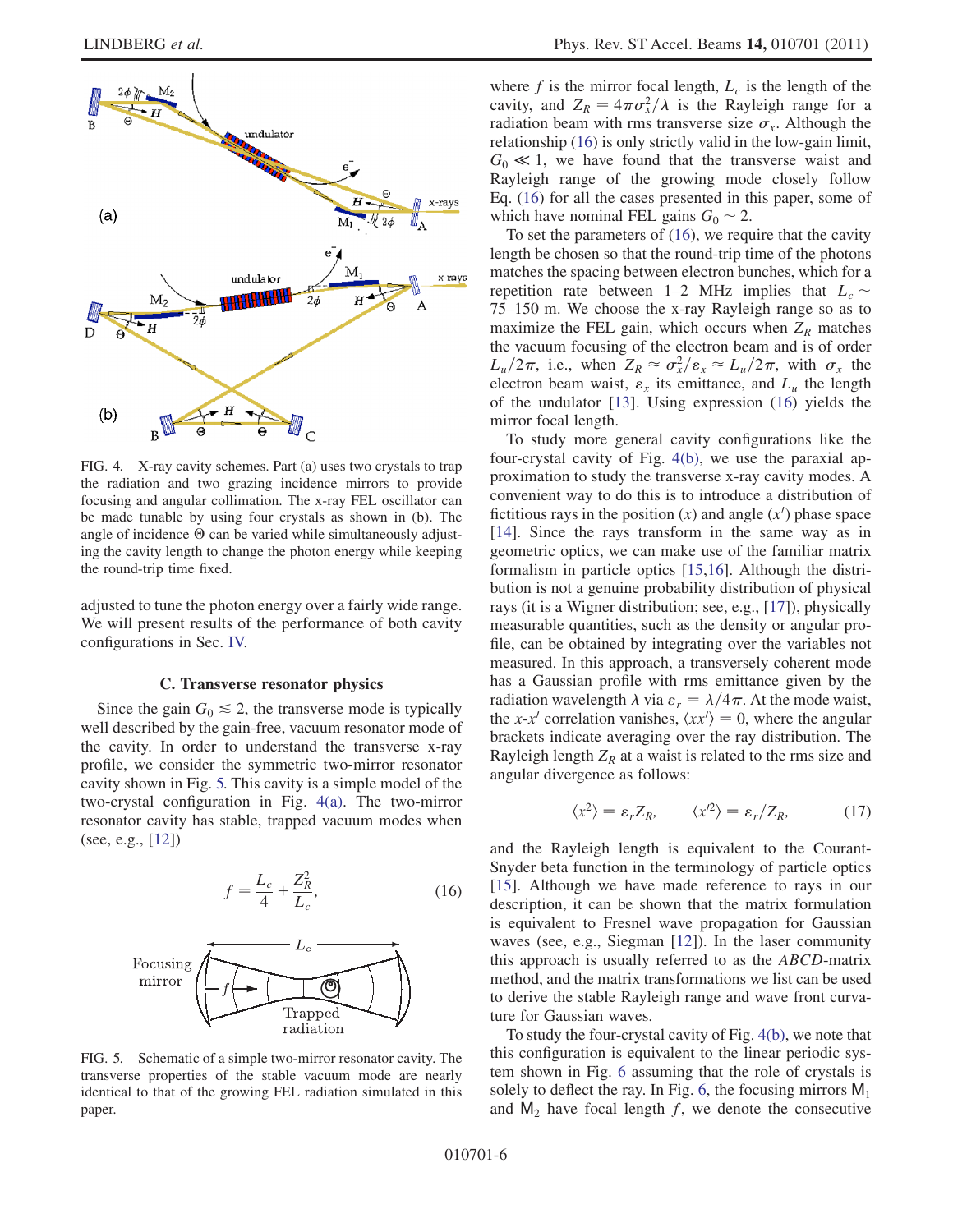<span id="page-6-0"></span>

FIG. 6. A schematic of the optical cavity equivalent to that of Fig. [4\(b\),](#page-5-1) but unfolded to straighten the optical axis. A, B, C, and D label the crystal positions, while  $W_1$  ( $W_2$ ) indicate the position of the radiation waist inside (outside) the undulator.

crystals A, B, C, and D as we did in Fig. [4\(b\),](#page-5-1) and we have additionally labeled the relevant cavity distances. Note that  $W_1$  is the position of the waist at the middle of the undulator, while the other waist is located at  $W_2$ . Introducing the notation

$$
L(\ell) = \begin{bmatrix} 1 & \ell \\ 0 & 1 \end{bmatrix} \quad F = \begin{bmatrix} 1 & 0 \\ -1/f & 1 \end{bmatrix} \quad X_i = 1 - \frac{\ell_i}{f}, \quad (18)
$$

the criteria for stability can be determined by evaluating the matrix for one full period. The system is stable provided that  $0 < X_1X_2 < 1$ ; consequently,  $X_1$  and  $X_2$  should have the same sign.

The tolerance in the orientation of the crystals can be determined using a standard method from accelerator physics. Suppose the crystal A is oriented at an angle  $\Delta\theta$ from the ideal angle, so that an on-axis ray is deflected by an angle  $2\Delta\theta$ . The coordinates of the displaced optical axis at  $W_1$  can be found by requiring that the displaced reference trajectory is periodic with the period of the lens system:

$$
\begin{bmatrix}\n\Delta x \\
\Delta x'\n\end{bmatrix} = L(\ell_1)FL(2\ell_2)FL(\ell_1) \begin{bmatrix}\n\Delta x \\
\Delta x'\n\end{bmatrix} + L(\ell_1)FL(2\ell_2 - d_1) \begin{bmatrix}\n0 \\
2\Delta \theta\n\end{bmatrix}.
$$
\n(19)

The first line has the full round-trip transformation from the waist  $W_1$  at the undulator center, while the second line includes the angular error due to crystal A.

Let us now consider the physical parameters of the x-ray FEL oscillator described in Ref. [\[4](#page-12-3)] but employing the four-crystal cavity of Fig. [6.](#page-6-0) We choose the Rayleigh range inside the undulator  $Z_1 = 10$  m to maximize the gain of the FEL centered at  $W_1$ . Choosing a large value of the Rayleigh range  $Z_2$  after the focusing elements is desirable so that the angular divergence seen by the crystals is small. We choose  $Z_2 = 250$  m so that the angular divergence around  $W_2$  including the two lenses is 5 times smaller than the value at  $W_1$ . We also choose  $X_1X_2 = 0.01$  so that the cavity is sufficiently far from the region of instability, while the cavity geometry sets the final relationship:

$$
d_1 + d_2 = \frac{\ell_2^2 - \ell_1^2 - H^2}{2(\ell_1 + \ell_2)},\tag{20}
$$

where  $H$  is the (typically small) vertical distance between the undulator and the line joining crystals B and C and in Fig. [4\(b\).](#page-5-1) If we assume that  $H = d_2 = 1$  m, then the coordinates of the displaced waist are

$$
\begin{bmatrix} \Delta x \\ \Delta x' \end{bmatrix} = \begin{bmatrix} 51.257 \\ 1.273 \end{bmatrix} \Delta \theta.
$$
 (21)

We require the displacements in position and angle to be less than one-tenth of the mode size and angular divergence, which are 10  $\mu$ m and 1  $\mu$ rad, respectively. Using the positional requirement  $\Delta x < 1 \mu m$ , we find that  $\Delta \theta$  < 20 nrad; the tolerance obtained using the angular requirement (i.e.,  $\Delta x'$  < 0.1  $\mu$ rad) is much less stringent. To improve and extend this theory, we are in the process of performing a more detailed tolerance study using more general cavity configurations including multiple misalignments, variation of the radiation wavelength, and the effects of asymmetric Bragg crystals [[18](#page-12-17),[19](#page-12-18)].

## D. GINGER implementation of the Bragg crystal reflectivity

As mentioned earlier, GINGER is an axisymmetric  $(r-z)$ , polychromatic FEL simulation code that has been used previously on many single-pass amplifier and multipass oscillator problems of interest. The oscillator physics package was originally formulated in the mid-1990s (see, e.g., [\[20\]](#page-12-19)) and supplements the standard single-pass FEL amplifier formulation with a Huygens integral method (see Eq. 16.94 in [[12](#page-12-11)]) to transport the outgoing FEL radiation from the undulator exit to the various mirror surfaces and back to the undulator entrance. This linear evolution outside the undulator is represented numerically in GINGER with the complex propagation matrix  $\mathcal T$ . The matrix elements  $\mathcal{T}_{ij}$  are calculated once at the beginning of the simulation, after which the electric field at the start of any pass is related to that at the end of the previous pass by the relationship

$$
E_{\text{new}}(r_i) = \sum_j \mathcal{T}_{ij} E_{\text{exit}}(r_j),\tag{22}
$$

where index  $i$  refers to undulator entrance and  $j$  to undulator exit. The matrix  $\mathcal T$  includes effects due to mirror curvature, mirror holes, and free space propagation. Imperfect reflectivity (i.e.,  $R < 1$ ) is currently presumed to have a constant value over the mirror surfaces. GINGER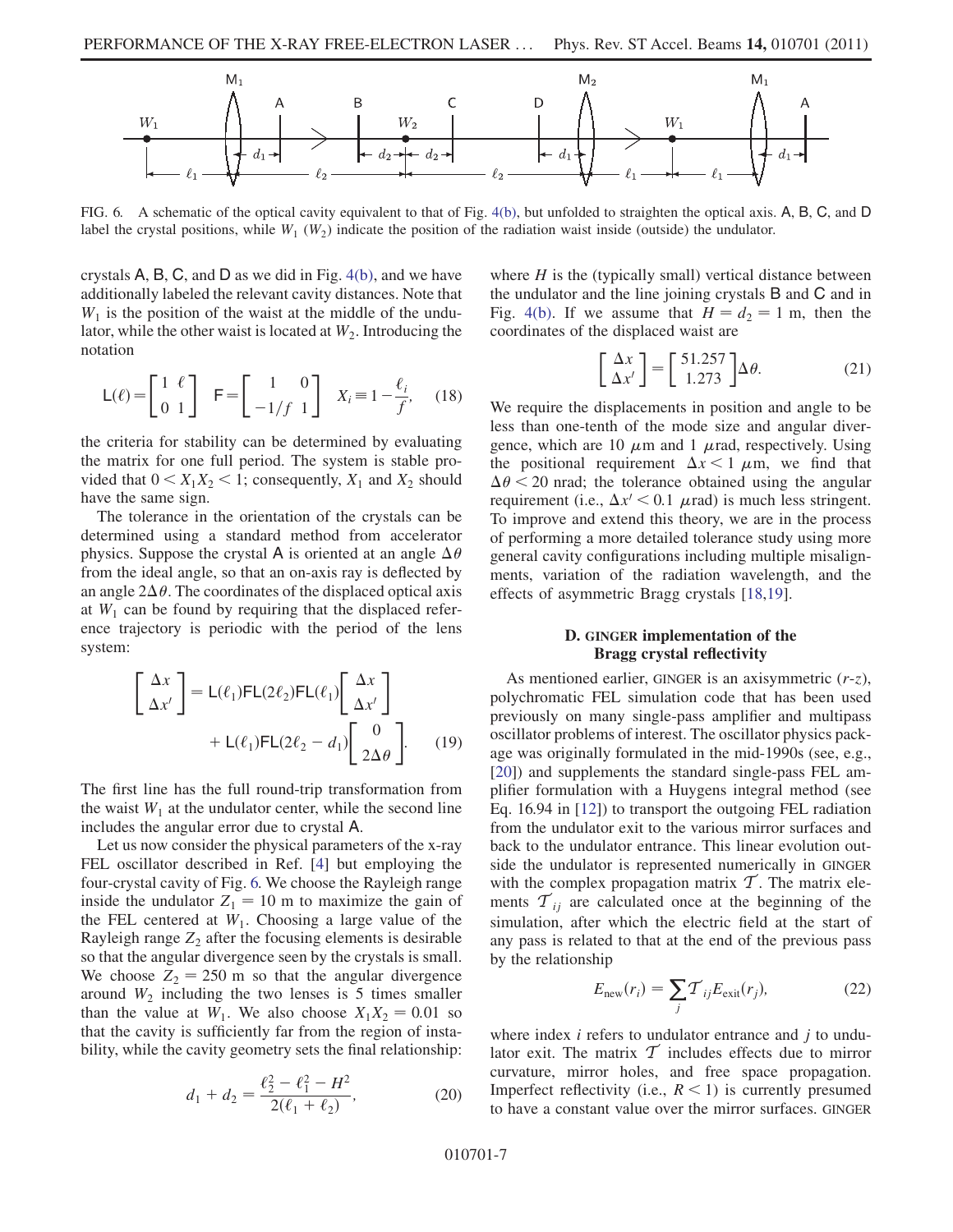uses a radially nonuniform grid for the FEL radiation calculations; the intermediate gridding on the mirror surfaces is also typically nonuniform in order to maximize computational efficiency and accuracy. GINGER also uses the eikonal approximation (also known as either the slowly varying envelope approximation or the paraxial approximation) and presumes that diffraction and, before the changes listed below, the cavity reflectivity are independent of wavelength over the narrow spectral bandpass modeled.

For the x-ray FEL oscillator simulations presented here, a number of changes and improvements were needed in GINGER. First, because typical Fresnel numbers are so large when considering propagation of Angstrom-wavelength radiation, we found that the original Huygens-Fesnel integral algorithm was on occasion numerically too inaccurate, especially for very low-gain systems. We corrected this problem by using the identity  $J_0(x) \equiv [H_0^{(1)}(x) + H_0^{(2)}(\omega)]/2$  in the Francel integration light  $\omega > 2$ .  $H_0^{(2)}(x)/2$  in the Fresnel integration kernel for  $x \ge 3$ ,<br>where  $H_2$  is the Hankel function. For large x this change where  $H_0$  is the Hankel function. For large x, this change isolates the fast oscillation term of  $J_0$ , simplifying the numerical integration while improving its accuracy for a given radial gridding. This approach was suggested previously in [\[21\]](#page-12-20).

The second change was made necessary by the --dependent complex reflectivity of the Bragg crystals because normally the GINGER code operates completely in the time domain, with all spectral decomposition done only after completion of the simulation by a separate postprocessor code. Implementation of the  $\lambda$ -dependent crystal reflectivity requires a Fourier transform of  $E(t)$  to be done at each radial grid zone after each oscillator pass, followed by a multiplication of  $E(\lambda)$  by the complex reflectivity  $R(\lambda)$  for each crystal surface after which the reflectivity  $R(\lambda)$  for each crystal surface, after which the result is transformed back to the time domain. Since this is result is transformed back to the time domain. Since this is done only once per pass, the computational cost is fairly negligible. The complex  $R(\lambda)$  is read in as a simple lookup table at the beginning of the simulation with linear intertable at the beginning of the simulation with linear interpolation done between table values. For the simulation results presented here, we also presumed that the radiation divergence is much smaller than the angular acceptance of the Bragg crystal; this permits the use of a single reflectivity function  $R(\lambda)$ .

# IV. X-RAY FEL OSCILLATOR SIMULATIONS

In this section we discuss possible electron beam, undulator, and Bragg crystal properties suitable for x-ray production at several different photon energies, and present simulation results from the 2D code GINGER indicating that such devices can produce  $\sim 10^9$  coherent photons in a 0.1– 1.0 ps pulse whose peak power is of order a few MW. Typical beam and undulator parameters are listed in the top portion of Table [I](#page-7-0), where we have fixed the transverse emittance  $\varepsilon_{\rm r} = 0.2$  mm mrad, the energy spread  $\sigma_{\rm E} =$ 1.4 MeV, and the electron bunch length  $\sigma_t = 1$  ps. The remaining parameters were adjusted to ensure that the single-pass net gain G moderately overcame the losses, i.e.,  $(1 + G)R > 1$ . Note that for these cases we have  $1/\sigma_t \sigma_\omega \ll 1$  so the decrease in the ideal single-pass FEL gain  $G_0$  from [\(14\)](#page-4-0) is small; when the beam length approaches that associated with the inverse bandwidth of the Bragg mirror the decrease in G must be compensated

<span id="page-7-0"></span>TABLE I. Possible undulator, beam, and optical cavity parameters. For all cases the transverse emittance  $\varepsilon_x = 0.2$  mm mrad, energy spread  $\sigma_E = 1.4$  MeV, the rms beam length  $\sigma_t = 1$  ps, while the undulator gap is 5 mm. The characteristics in the lower box are from x-ray pulses that have been coupled out of the cavity through the thin crystal; for a Gaussian  $\sigma_{\tau}\sigma_{\omega}$  (rms) = 1/2.

| Parameter                                  | 4.9156 keV          | 5.591 keV           | $12.04 \text{ keV}$ | 14.326 keV             | 19.936 keV          |
|--------------------------------------------|---------------------|---------------------|---------------------|------------------------|---------------------|
| $\lambda_{\mu}$ (cm)                       | 2.244               | 1.96                | 1.76                | 1.656                  | 1.50                |
| $N_u$                                      | 1000                | 1500                | 3000                | 3000                   | 3000                |
| FEL K                                      | 2.50                | 1.53                | 1.51                | 1.322                  | 1.05                |
| $E_{\text{beam}}$ (GeV)                    | 7.0                 | 5.0                 | 7.0                 | 7.0                    | 7.0                 |
| $I_{\text{peak}}(A)$                       | 10.0                | 20.0                | 10.0                | 20.0                   | 20.0                |
| $Z_{\beta}$ (m)                            | 4.5                 | 6.0                 | 10.0                | 10.0                   | 10.0                |
| G <sub>linear</sub>                        | 0.32                | 0.60                | 0.36                | 0.55                   | 0.32                |
| $R_{\text{total}}$                         | 0.84                | 0.66                | 0.85                | 0.80                   | 0.85                |
| $L_{\text{cavity}}$ (m)                    | 40.0                | 60.0                | 100.0               | 100.0                  | 100.0               |
| Bragg crystal                              | C(2 2 0)            | Si(2 2 4)           | C(444)              | $Al_2O_3(0\ 0\ 0\ 30)$ | C(5 5 9)            |
| Crystal absorption                         | $5\%$               | $12\%$              | $1.4\%$             | $12\%$                 | $0.9\%$             |
| $P_{\mathrm{sat}}\ (\mathrm{MW})$          | 99.0                | 22.7                | 25.8                | 25.2                   | 12.9                |
| Spectral FWHM (meV)                        | 2.67                | 2.70                | 1.95                | 2.25                   | 1.95                |
| Temporal FWHM (ps)                         | 1.68                | 1.35                | 1.58                | 1.94                   | 1.30                |
| $\sigma_{\tau}\sigma_{\omega}(\text{rms})$ | 2.25                | 1.38                | 0.98                | 3.98                   | 1.14                |
| Photons/pulse                              | $4.6 \times 10^{9}$ | $6.0 \times 10^{8}$ | $1.1 \times 10^{9}$ | $6.2 \times 10^{8}$    | $3.6 \times 10^{8}$ |
| Peak power (MW)                            | 2.5                 | 1.5                 | 1.66                | 0.76                   | 0.57                |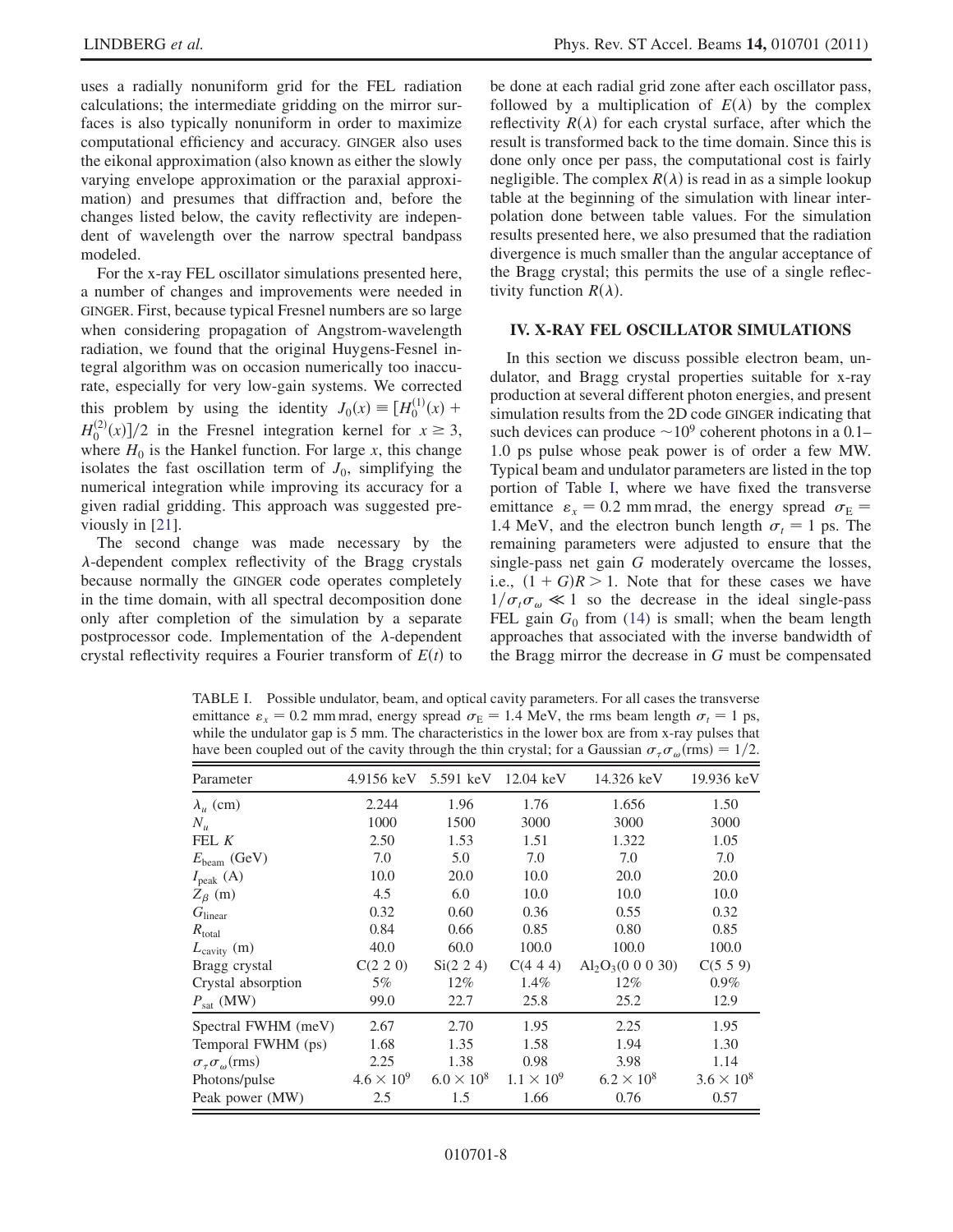for by increasing  $G_0$ . We discuss such a scenario in Sec. IV B, in which we show that, by compressing the low-charge beam to 100 A and 100 fs, the FEL gain can be increased so that  $G > 1$ , which in turn leads to less stringent conditions on the reflectivity  $R$  and, potentially, on the cavity alignment.

The properties of diamond, including high peak reflectivity, low absorption, high thermal conductivity, and small coefficients of thermal expansion, make it an ideal material for high-power x-ray Bragg mirrors. Although large-scale, perfect diamond crystals have yet to be produced, the FEL oscillator only requires a small  $\sim$ 100  $\mu$ m<sup>2</sup> region to be defect free, which seems to be a realistic possibility [\[22\]](#page-12-21). Nevertheless, we also consider alternatives in Table [I](#page-7-0), including silicon and sapphire mirrors. While perfect silicon crystals are readily available, they typically have large photoabsorption that decreases the net reflectivity while also increasing the heat load on the crystal. This may lead to further degradation in cavity performance due to large temperature gradients or damage in the crystal. Regions of perfect sapphire crystals have been produced, although, at the x-ray powers we envision, they too may suffer from damaging heat loads. We list some possible x-ray FEL oscillator parameters in Table [I,](#page-7-0) including undulator, beam, and optical cavity parameters for five different radiation wavelengths.

The values in Table [I](#page-7-0) reflect the wide range of parameters that can potentially generate intense x rays in a FEL oscillator but are by no means exhaustive. One significant difficulty that has yet to be addressed involves the heat load and damage threshold of the Bragg mirrors. While we expect material damage to be negligible at these powers and wavelengths, the heat load will increase the mirror temperature, which may subsequently shift the resonant wavelength for Bragg diffraction  $\lambda \approx 2d\cos\Theta$  through<br>thermal expansion of the crystalline plane spacing d thermal expansion of the crystalline plane spacing  $d$ . Because of their relatively high levels of absorption, this may limit the utility of silicon or sapphire Bragg mirrors. On the other hand, the small levels of absorption ( $\sim 1\%$ ), small coefficients of thermal expansion ( $\sim 3 \times 10^{-8}$  1/K at 100 K [[23](#page-12-22)]), and high heat conductivities make perfect diamond crystals an ideal candidate for the x-ray FEL oscillator, and our subsequent examples will focus on it.

#### A. 12-keV FEL using diamond Bragg mirrors

An x-ray FEL operating near  $1 \times$  N with the parameters listed in the third column of Table [I](#page-7-0) has a linear gain  $G \approx$ 36%, while the theoretical peak intensity reflectivity of the two mirrors is 94%. Note that the gain reduction due to the finite temporal e-beam length and the narrow crystal bandwidth for a 1 ps pulse incident on the  $C(4\ 4\ 4)$  reflection is small,  $\sqrt{G_0}/\sigma_t \sigma_\omega \approx 0.02$ . Additionally, we assume that there are two focusing elements whose effective focal there are two focusing elements whose effective focal length is 52.0 m, and that each element induces an additional loss of 5%, so that the net per-pass gain is

$$
(1+G)R \approx 1.14 > 1.
$$
 (23)

We show a typical example of the radiation evolution from shot noise initiation through saturation to the development of a steady state in Fig. [7.](#page-9-0) The first row of panels displays the temporal power profile after various pass numbers using a solid, red line; we include the electron beam current profile as the green, dashed line for reference. The second row shows the cavity pulse spectrum after the same pass number with the solid red line, with the total crystal and mirror reflectivity bandpass included as the dashed green line. These plots indicate significant temporal and spectral fluctuations during the initial seeding and exponential growth phase for  $N_{\text{pass}} \lesssim 150$ . After saturation the x-ray power is nearly single peaked in both time and energy, with the temporal width fixed by the electron beam to be of order 1 ps. Nevertheless, slow evolution proceeds over the next several hundred passes, until the temporal and spectral profiles reach a steady state. The final panel plots the power and spectra at  $N_{\text{pass}} = 600$  and  $N_{\text{pass}} =$ 1000, showing very close overlap.

The temporal and spectral power profiles of the outcoupled x-ray pulse after the 1000th pass are shown in Fig. [8.](#page-9-1) To obtain these plots, we applied the complex transmission coefficient of the thin crystal to the complex electric field. Comparison to the final panels of Fig. [7](#page-9-0) demonstrate that the output pulse properties are nearly identical to that of the cavity pulse, the only significant distinguishing feature being the  $\sim 95\%$  decrease in total energy due to the small transmission of the thin crystal.

After 1000 passes, the transmitted radiation spectrum has a measured rms width of 1.29 meV, while the temporal rms width is about 0.51 ps. This corresponds to a bandwidthtemporal product of 0.98, approaching the Fourier limit of 0.5 for a Gaussian pulse profile. The output pulse has a peak power of 1.54 MW, and the total energy coupled out of the cavity is 2.2  $\mu$ J, corresponding to 1.1  $\times$  10<sup>9</sup> photons.

## B. Relaxed operation using a 100 fs electron beam

The "canonical" examples discussed thus far use a 1 ps electron beam with 25 to 50 pC of total charge and a peak current between 10–20 A. This case typically requires  $\sim$ 3000 undulator periods, and a beam with normalized emittance of  $\varepsilon_x = 0.2$  mm mrad and normalized energy spread  $\sigma_E/E = 0.02\%$  to overcome the assumed 85% total cavity loss and yield net FEL gain. In this section, we consider the possibility of further compressing a 25 pC electron beam to 100 fs, raising the peak current to 100 A. We will find that such a compressed beam increases the single-pass FEL gain, thereby relaxing the requirements on undulator length, beam emittance, and/or total round-trip reflectivity. We will discuss a few such specific examples at 12-keV photon energy, although similar results will also hold for the other 5-, 14-, and 20-keV examples discussed in the previous sections.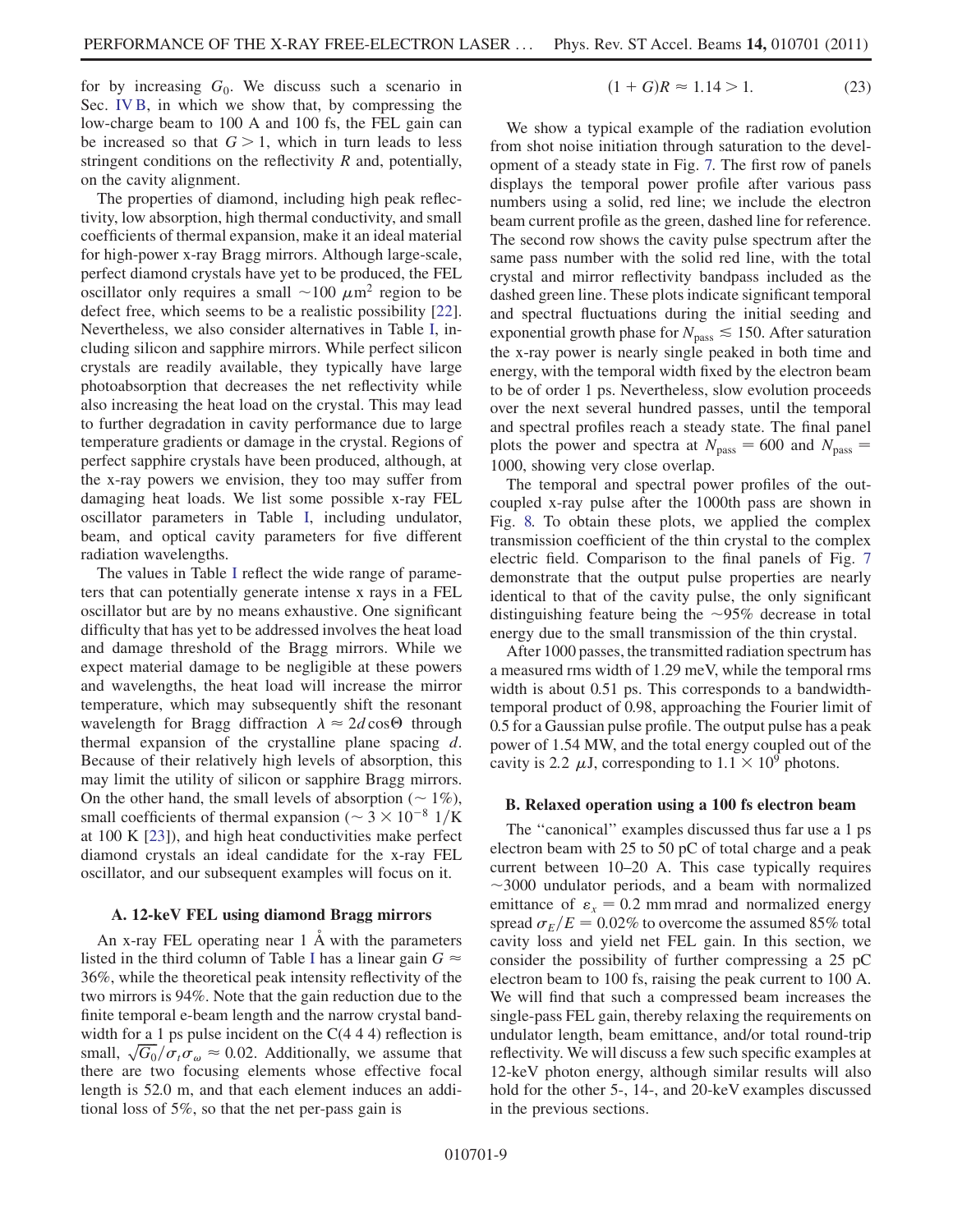<span id="page-9-0"></span>

FIG. 7. Snapshots of the trapped cavity radiation for a typical simulation of the x-ray FEL oscillator at 1 Å (parameters are listed in Table [I](#page-7-0)). The top row shows the transverse-averaged power in solid (red) lines, with the 1 ps electron beam current profile displayed by the dotted (green) line for comparison. The bottom row plots the normalized radiation spectrum with the solid (red) line, and includes the total reflectivity of the Bragg crystals (including the artificial decrease to 85% total reflectivity) as the dotted (green) line. The time and spectral properties fluctuate significantly until saturation around 200 passes, after which a slow evolution occurs until a nearequilibrium state is reached around pass number 500. The final panel includes both power and spectral profiles at both 600 and 1000 passes, which are nearly identical. After pass 1000, the temporal and spectral properties of the transmitted radiation are nearly identical to that in the cavity, with the only difference being a decrease in the energy/power of the output to  $\sim$ 4%–5% of the cavity pulse.

For a 100 A, 100 fs electron beam, we list the net FEL gain G, which includes the decrease due to the finite spectral bandwidth of the Bragg crystals, for several different beam and undulator parameters in Table [II](#page-10-0). For the present discussion we assume that the total round-trip loss equals 50%; note that the number of undulator periods has been chosen such that  $1 + G > 2$ , so that the net gain

<span id="page-9-1"></span>

FIG. 8. Outcoupled pulse power profiles in time and energy after 1000 oscillator passes; compare with the cavity pulses plotted in the last panel of Fig. [7.](#page-9-0)

exceeds the total loss. Table [II](#page-10-0) indicates that raising the current by a factor of 10 at fixed charge can result in relaxed requirements for the beam quality and/or the undulator length, even with the comparatively low quality factor of the cavity. The output pulse peak power is similar or greater than similar parameters at 10 A peak current, although the photon number is reduced due to the shorter x-ray pulse, whose width is  $\sim$ 150 fs full-width at halfmaximum (FWHM). Since the temporal width has decreased by a factor of 15–20, the spectrum has broadened a similar amount, to a FWHM  $\sim$ 15–18 meV.

To compare with the 1 ps case of Figs. [7](#page-9-0) and [8,](#page-9-1) we show the output pulse power profile in time and energy in Fig. [9](#page-10-1), where we take the beam to have  $\varepsilon_x = 0.3$  mm mrad and  $\sigma_{\rm E}/E=0.02\%$  from Table [II.](#page-10-0) The main peak is nearly Gaussian in shape but now is followed in time by a series of trailing pulses of decreasing amplitude. These pulses can be associated with the multiple reflected pulses at the crystal surfaces; their  $\sim$ 300 fs periodicity can be roughly associated to twice the thickness of the thin crystal,  $2d =$ 84  $\mu$ m. Because of these trailing pulses, the rms width is somewhat larger than what one might expect for a Gaussian. However, since they come after the main pulse,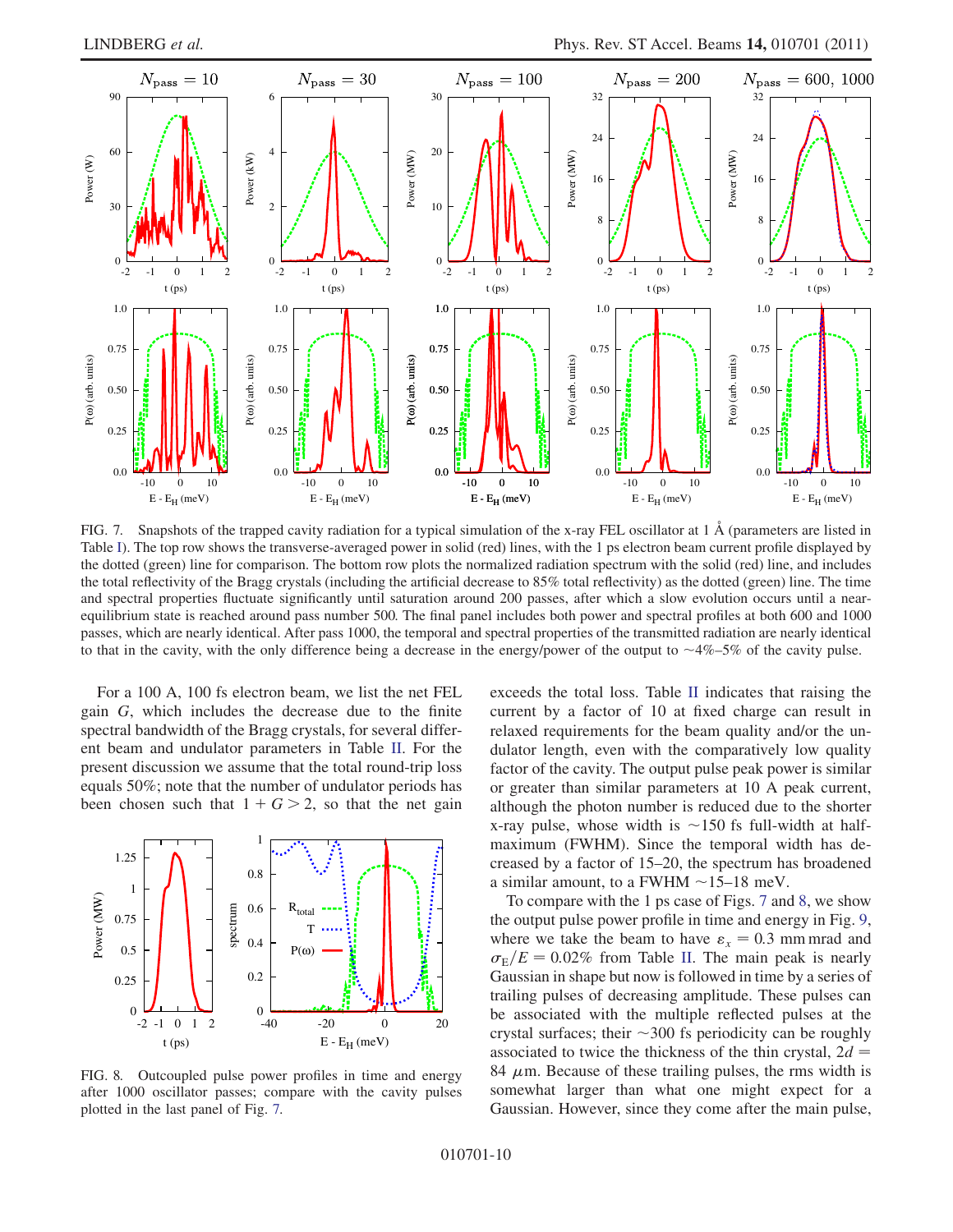<span id="page-10-1"></span>

FIG. 9. Time and spectral profiles of the output radiation using a 100 fs electron beam and the parameters listed in Table [II](#page-10-0). In panel (a), the temporal profile shows  $\sim$  7 MW peak power in a nearly Gaussian first pulse; the subsequent pulse train is related to multiple reflections from the crystal surface. Panel (b) shows the spectral properties of the cavity reflectivity  $R_{\text{total}}$  with the dashed (green) line and the transmission with the dotted (blue) line. The spectrum of the cavity pulse just fits within the crystal bandwidth, which leads to a similar shaped transmitted spectrum shown by the solid (red) line. Because the transmission of the thin crystal increases near the edges, the transmitted pulse spectrum is slightly distorted; nevertheless the spectrum is nearly single peaked, with a FWHM  $\sim$  18 meV and a fractional bandwidth  $\sim$  1.5  $\times$  10<sup>-6</sup>.

the prepulse is minimal, and the x-ray burst is expected to have a high contrast ratio  $\sim 10^6$  at the leading edge. Figure [9](#page-10-1) also plots the corresponding outcoupled spectral profile. Because the bandwidth of the short 100 fs electron beam is greater than that of the crystals, the x-ray spectrum fills the Bragg bandpass with a single peak. The slight distortion in the spectrum near 10 meV arises from the increased transmission of the thin crystal (plotted as the dotted blue line) away from the central energy.

# C. Four-crystal geometry for a tunable, low-bandwidth x-ray source

The x-ray FEL oscillator scenarios presented in the two previous sections used the simple two-crystal cavity

<span id="page-10-0"></span>TABLE II. Electron beam, undulator, and output radiation parameters for the  $100$  fs,  $100$  A operation at 1  $\AA$ . For net gain and our definition of the gain  $G$  and total reflectivity  $R$ , we require  $R(1 + G) > 1$ ; the parameters listed assume  $R = 0.5$ . The multiple reflections from the crystal surfaces lead to a sequence of low-amplitude pulses, as shown in Fig. [9,](#page-10-1) although the first, main pulse is nearly Gaussian. Note that these oscillations follow the main pulse, so that the leading, main pulse has a high contrast ratio with minimal prepulse pedestal.

| $\varepsilon_r$ (mm mrad) | 0.2  | 0.3                                                                     | 0.3  | 0.4  |
|---------------------------|------|-------------------------------------------------------------------------|------|------|
| $\sigma_F/E$ (%)          | 0.02 | 0.02                                                                    | 0.03 | 0.02 |
| $N_u$                     | 1100 | 1670                                                                    | 2500 | 2220 |
| $L_{\mu}$ (m)             | 20.0 | 30.0                                                                    | 45.0 | 40.0 |
| Net gain $G$              | 1.64 | 1.63                                                                    | 1.29 | 1.23 |
| Spectral FWHM (meV)       | 14.7 | 18.4                                                                    | 16.2 | 15.3 |
| Temporal FWHM (fs)        | 170  | 148                                                                     | 156  | 165  |
| $P_{\text{peak}}$ (MW)    | 8.4  | 6.1                                                                     | 0.64 | 1.1  |
| Photons/pulse             |      | $8.7 \times 10^8$ 5.5 $\times 10^8$ 6.0 $\times 10^7$ 1.2 $\times 10^8$ |      |      |

assuming near backscattering from the crystal surfaces. The major drawback to this scheme is that, because the x-ray energy is set by Bragg's law  $E = E_H / \cos \Theta$ , it cannot be easily varied for  $\Theta \ll 1$ . In order to vary the x-ray energy, one can use the four-mirror geometry shown in Fig. [4.](#page-5-0) For this configuration, the x-ray angle of incidence  $\Theta$  is adjusted at all four mirrors so as to vary the photon energy while maintaining the same round-trip length. As previously mentioned, the basic physics of this cavity are similar to that of the simple resonator cavity discussed in Sec. III C, but the additional elements will also decrease the round-trip reflectivity, while the finite angular acceptance of the crystals at  $\Theta \ge 1$ ° will introduce additional physics constraints. However, our GINGER simulations do not include the angular response of the Bragg crystals. For the present study, we assume that the focusing elements produce a  $0.25 \mu$ rad x-ray divergence on the Bragg crystals, a value much less than the crystal acceptance of  $\sim$  1–4  $\mu$  rad. Thus, while we expect that the results presented here should give a reasonable indication of the four-mirror requirements and x-ray properties, definitive predictions will have to be deferred until further code modifications have been made to more completely model the 2D physics of this geometry.

We list the preliminary simulation parameters and results for several possible four-mirror x-ray FEL oscillator configurations in Table [III](#page-11-0). The basic required parameters and output characteristics are quite similar to those listed in Table [I,](#page-7-0) although the electron beam current (and, hence, charge) has been increased to 20 A to overcome the additional losses. Additionally, we include two separate results for each of the 9- and 14-keV photon energies: one for which we use the theoretical crystal reflectivities and assume a 5% loss for each of two focusing elements, and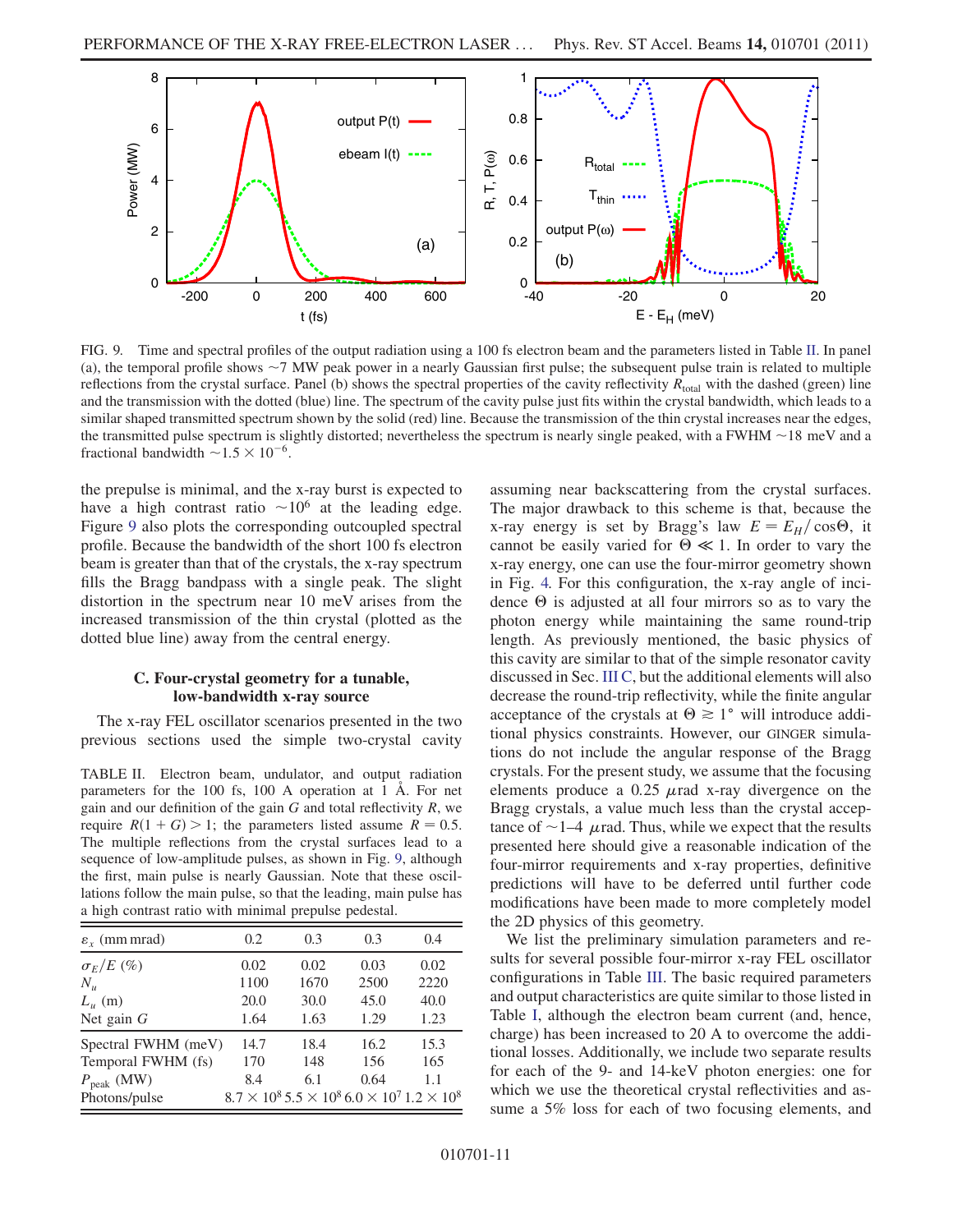<span id="page-11-0"></span>TABLE III. Possible undulator, beam, and optical cavity parameters for the 4-mirror, tunable FEL. For all cases the electron beam energy  $E_{\text{beam}} = 7 \text{ GeV}$ , current  $I_{\text{beam}} = 20 \text{ A}$ , energy spread  $\sigma_{\rm E}$  = 1.4 MeV, the rms beam length  $\sigma_t$  = 1 ps, while  $N_u$  = 3000 and the undulator gap is 5 mm. The lower box contains radiation characteristics of the x-ray pulses that are couple through the thin mirror assuming 4% transmission, and include the ''idealized'' reflectivities on the left and the more conservative ones on the right, as described in the text.

| Parameter                            | 9.131 keV |                                                                         | 14.4125 keV |                                                                                                 | 20.514 keV              |
|--------------------------------------|-----------|-------------------------------------------------------------------------|-------------|-------------------------------------------------------------------------------------------------|-------------------------|
| $\lambda_u$ (cm)                     | 1.76      |                                                                         | 1.66        |                                                                                                 | 1.50                    |
| $N_u$                                | 3000      |                                                                         | 3000        |                                                                                                 | 3000                    |
| FEL <i>K</i>                         | 1.52      |                                                                         | 1.32        |                                                                                                 | 1.05                    |
| $\varepsilon_{x,n}$ (mm mrad)        | 0.2       |                                                                         | 0.2         | 0.1                                                                                             |                         |
| Linear $G_0$                         | 0.86      |                                                                         | 0.58        |                                                                                                 | 0.56                    |
| Bragg crystal                        | C(3 3 3)  |                                                                         | C(3 3 7)    |                                                                                                 | $C(3 \ 3 \ 11)$         |
| Tuning range                         | $6.2\%$   |                                                                         | $6.0\%$     |                                                                                                 | $3.5\%$                 |
|                                      |           |                                                                         |             | $R_{\text{tot}} = 0.81$ $R_{\text{tot}} = 0.72$ $R_{\text{tot}} = 0.83$ $R_{\text{tot}} = 0.73$ | $R_{\text{tot}} = 0.83$ |
| $P_{\text{peak}}$ (MW)               | 3.9       | 1.8                                                                     | 2.0         | 0.9                                                                                             | 1.6                     |
| Spectral FWHM (meV)                  | 1.57      | 1.78                                                                    | 1.78        | 2.06                                                                                            | 1.25                    |
| $\sigma_{\tau}\sigma_{\omega}$ (rms) | 1.05      | 0.93                                                                    | 1.39        | 1.13                                                                                            | 0.71                    |
| Photons/pulse                        |           | $4.6 \times 10^9$ $2.0 \times 10^9$ $1.2 \times 10^9$ $0.4 \times 10^9$ |             |                                                                                                 | $0.92 \times 10^{9}$    |
|                                      |           |                                                                         |             |                                                                                                 |                         |

another that includes an additional 10% loss. This decreases the peak power and photon flux by approximately a factor of 2, but still provides coherent, nearly Fourierlimited x-ray pulses with FWHM bandwidths between 1 and 2 meV. Simulation results indicate that there is sufficient gain to tune the photon energy by about  $\pm 3\%$  for the lower two energies. At 20 keV, a tuning in energy of  $\pm 1.7\%$  can be achieved. The pulse profiles in time and spectra look similar to those of the two-crystal cavity shown in Fig. [8.](#page-9-1)

We might also consider using the compressed, 100 A beam option presented in Sec. IV B, with the hope of increasing the linear gain and thereby decreasing the beam emittance or cavity reflectivity requirements. This attractive possibility cannot be addressed without including the angular divergence of the Bragg crystal because the x-ray spectrum produced by a 100 fs electron beam will fill the entire spectral bandpass, and the radiation will be affected by the full  $R(\lambda, \Theta)$ . We plan to investigate these<br>physics issues in subsequent work in which anglephysics issues in subsequent work, in which angledependent reflectivity will be included in our simulation model. In this case, however, each individual Bragg crystal breaks the assumed axial symmetry, treating positive and negative angles with respect to the optical axis differently. Nevertheless, the combined acceptance of all four crystals and their respective drift spaces is approximately symmetric in angles, and the total transformation between the focusing optics  $M_1$  and  $M_2$  in Figs. [4](#page-5-0) and [6](#page-6-0) can be expressed in the angular representation of the field as a simple multiplication that is axially symmetric. For this reason, GINGER can adequately represent the cavity in Figs. [4](#page-5-0) and [6.](#page-6-0) Since this optical configuration can be used to collimate the beam outside the undulator and decrease the effect of the finite angular crystal acceptance, we believe this to be the most attractive tunable oscillator, but numerically assessing other geometries may require a fully three-dimensional field representation.

### V. CONCLUSIONS

In this paper we investigated the performance of the x-ray FEL oscillator using two-dimensional GINGER simulations. These simulations solved the standard FEL equations in the undulator, and included diffraction, focusing, and the full Bragg crystal reflectivity in the cavity propagation. We confirm that the primary effect of the crystal is to filter the radiation in frequency and to delay it in time. We also find that the penetration of the x rays into the crystals results in an effective delay that requires compensation via a cavity length reduction of tens of microns. The essential conclusions [\[4](#page-12-3),[24](#page-12-23)] based on 1D arguments and idealized crystal reflectivities have been confirmed: a highquality ( $\varepsilon_x = 0.2$  mm mrad), low-charge (25–50 pC) electron beam of 1 ps duration can produce x rays with 1–10 MW of peak power in an extremely narrow, nearly Fourier-limited bandwidth  $\sim$  1–3 meV FWHM. Additionally, compressing the electron beam by a factor of 10 increases the single-pass gain, and one can consider easing the requirements on the electron beam emittance, the cavity reflectivity, and/or the undulator length. We have shown that with a 100 A,  $\varepsilon_r = 0.3$  mm mrad beam, one can overcome 50% losses using 30 m of undulator to produce  $\sim$  5  $\times$  10<sup>8</sup> photons in a 150 fs FWHM pulse whose bandwidth is 18 meV (FWHM). Furthermore, one might easily imagine electron and undulator parameters anywhere between these two cases, although compressing the electron beam further will result in shorter x-ray pulses only if suitable crystal planes with a broader spectral bandwidth are chosen. Finally, the four-mirror geometry